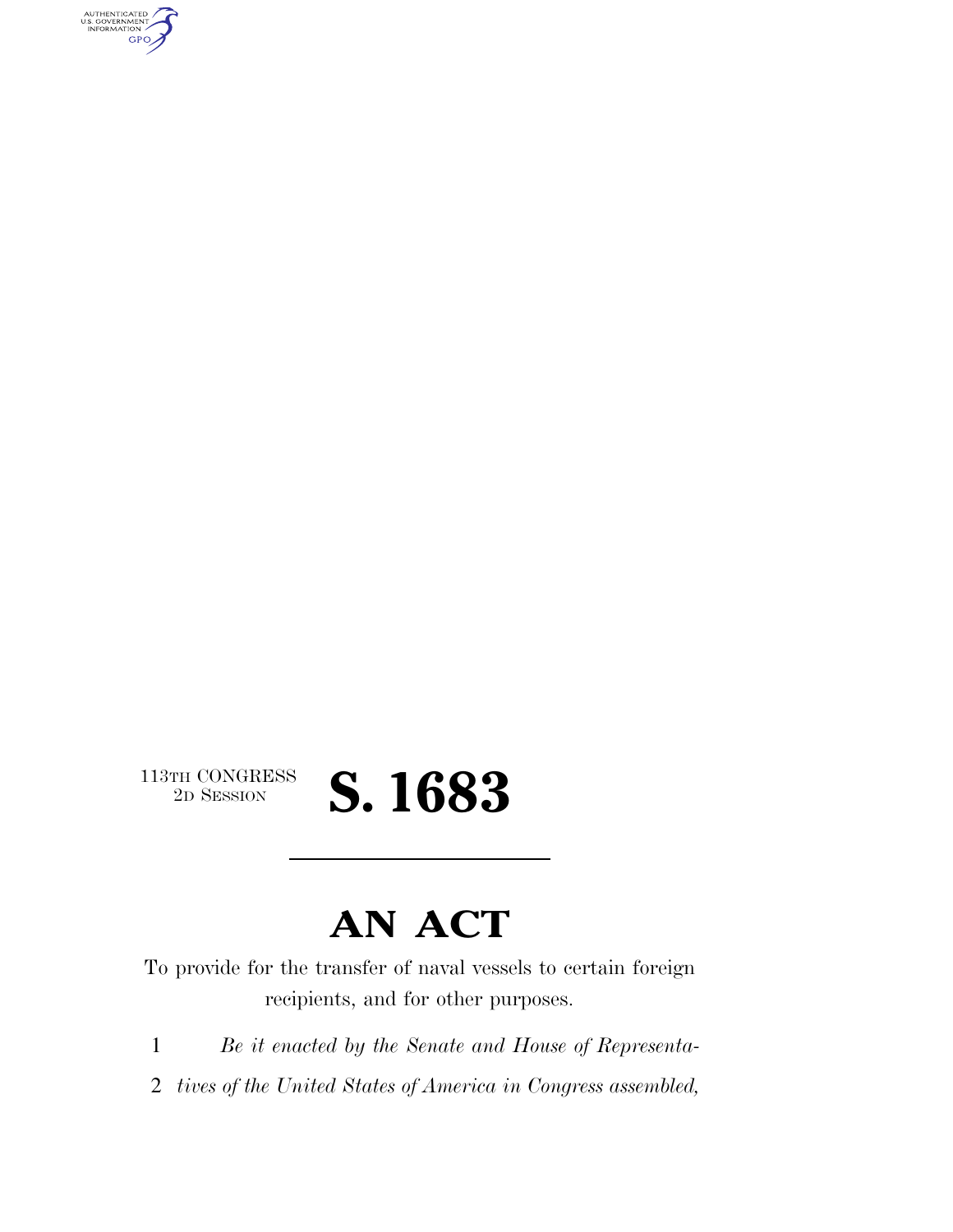†**S 1683 ES SECTION 1. APPROPRIATE CONGRESSIONAL COMMITTEES DEFINED.**  In this Act, the term ''appropriate congressional com- mittees'' means— (1) the Committee on Foreign Relations of the Senate; and (2) the Committee on Foreign Affairs of the House of Representatives. **TITLE I—TRANSFER OF EXCESS UNITED STATES NAVAL VESSELS SEC. 101. SHORT TITLE.**  This title may be cited as the ''Naval Vessel Transfer Act of 2013''. **SEC. 102. TRANSFER OF NAVAL VESSELS TO CERTAIN FOR- EIGN RECIPIENTS.**  (a) TRANSFERS BY GRANT TO MEXICO.—The Presi- dent is authorized to transfer to the Government of Mexico the OLIVER HAZARD PERRY class guided missile frig- ates USS CURTS (FFG–38) and USS MCCLUSKY (FFG–41) on a grant basis under section 516 of the For- eign Assistance Act of 1961 (22 U.S.C. 2321j). (b) TRANSFER BY SALE TO THE TAIPEI ECONOMIC AND CULTURAL REPRESENTATIVE OFFICE IN THE UNITED STATES.—The President is authorized to transfer the OLIVER HAZARD PERRY class guided missile frig-ates USS TAYLOR (FFG–50), USS GARY (FFG–51),

 $\mathfrak{D}$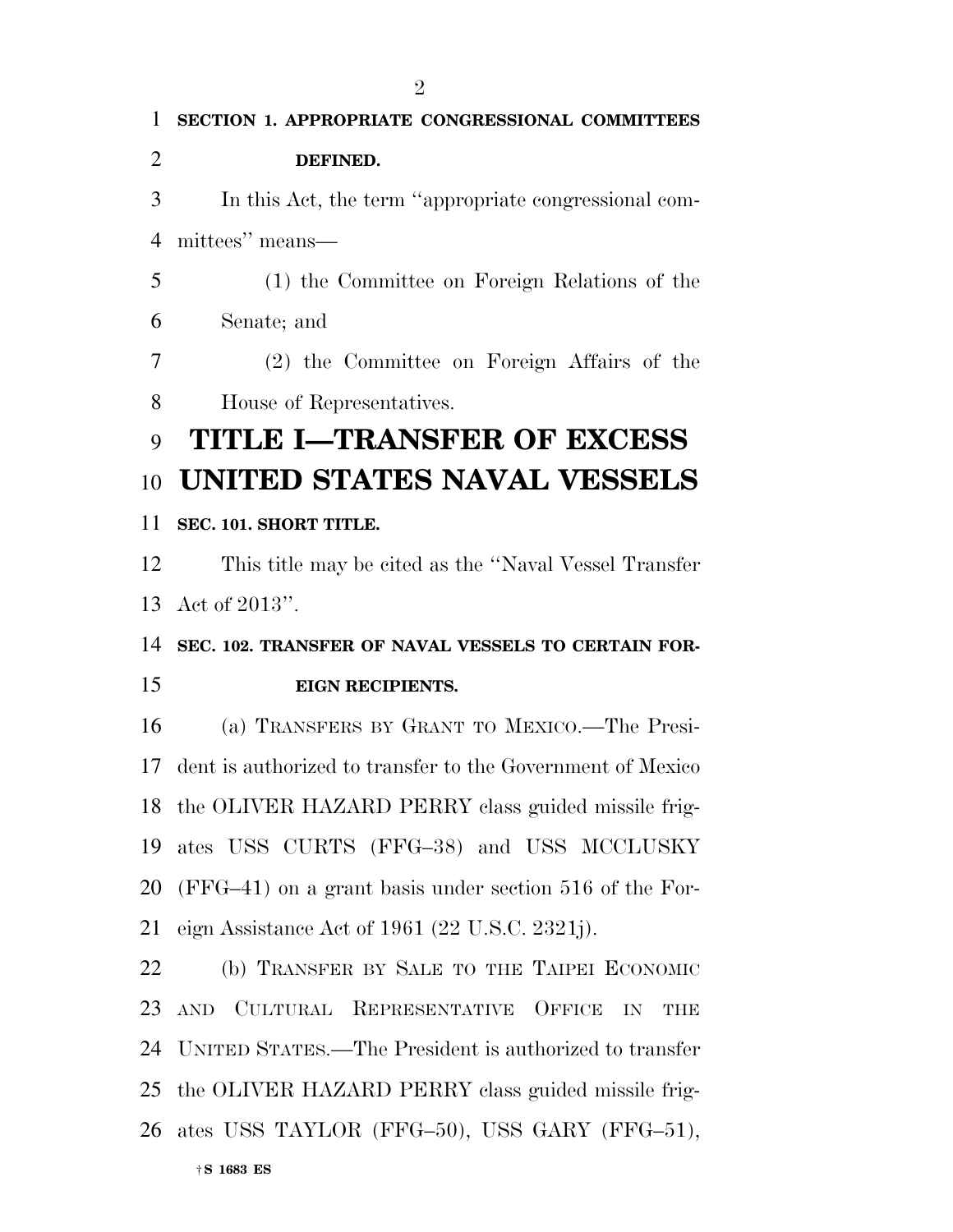USS CARR (FFG–52), and USS ELROD (FFG–55) to the Taipei Economic and Cultural Representative Office in the United States (which is the Taiwan instrumentality designated pursuant to section 10(a) of the Taiwan Rela-5 tions Act  $(22 \text{ U.S.C. } 3309(a))$  on a sale basis under sec-tion 21 of the Arms Export Control Act (22 U.S.C. 2761).

 (c) ALTERNATIVE TRANSFER AUTHORITY.—Not- withstanding the authority provided in subsections (a) and (b) and to transfer specific vessels to specific countries, the President is authorized to transfer any vessel named in this title to any country named in this section, subject to the same conditions that would apply for such country under this section, such that the total number of vessels transferred to such country does not exceed the total num- ber of vessels authorized for transfer to such country by this section.

 (d) GRANTS NOT COUNTED IN ANNUAL TOTAL OF TRANSFERRED EXCESS DEFENSE ARTICLES.—The value of a vessel transferred to another country on a grant basis pursuant to authority provided by subsection (a) shall not be counted against the aggregate value of excess defense articles transferred in any fiscal year under section 516 of the Foreign Assistance Act of 1961 (22 U.S.C. 2321j). (e) COSTS OF TRANSFERS.—Any expense incurred by the United States in connection with a transfer authorized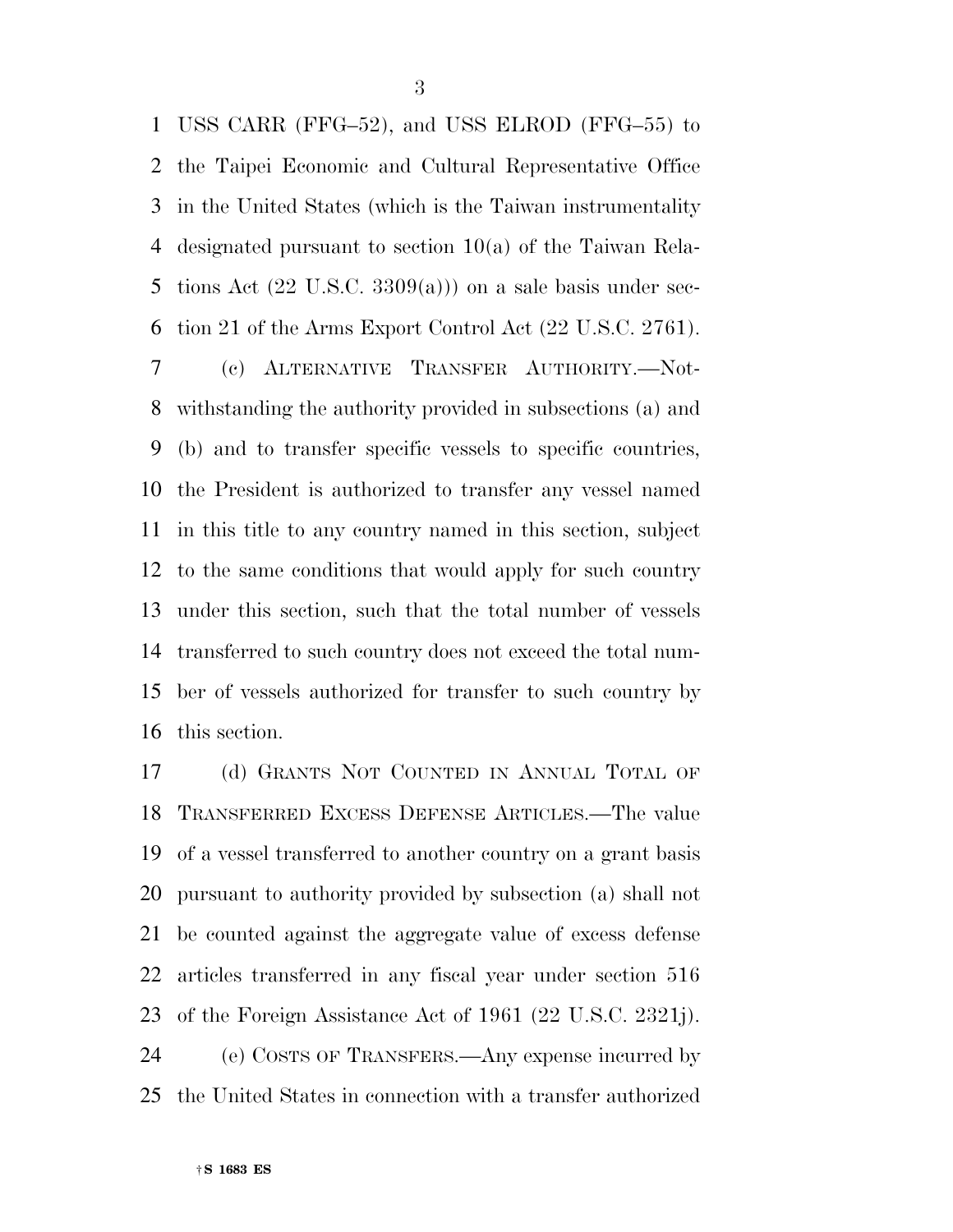by this section shall be charged to the recipient notwith- standing section 516(e) of the Foreign Assistance Act of 1961 (22 U.S.C. 2321j(e)).

 (f) REPAIR AND REFURBISHMENT IN UNITED STATES SHIPYARDS.—To the maximum extent prac- ticable, the President shall require, as a condition of the transfer of a vessel under this section, that the recipient to which the vessel is transferred have such repair or re- furbishment of the vessel as is needed, before the vessel joins the naval forces of that recipient, performed at a shipyard located in the United States.

 (g) EXPIRATION OF AUTHORITY.—The authority to transfer a vessel under this section shall expire at the end of the 3-year period beginning on the date of the enact-ment of this Act.

### **TITLE II—ADDITIONAL PROVISIONS**

 **SEC. 201. ENHANCED CONGRESSIONAL OVERSIGHT OF ARMS SALES, INCLUDING TO THE MIDDLE EAST.** 

 Section 36 of the Arms Export Control Act (22 U.S.C. 2776) is amended by adding at the end the fol-lowing new subsection:

24 "(i) PRIOR NOTIFICATION OF SHIPMENT OF ARMS.— At least 30 days prior to a shipment of defense articles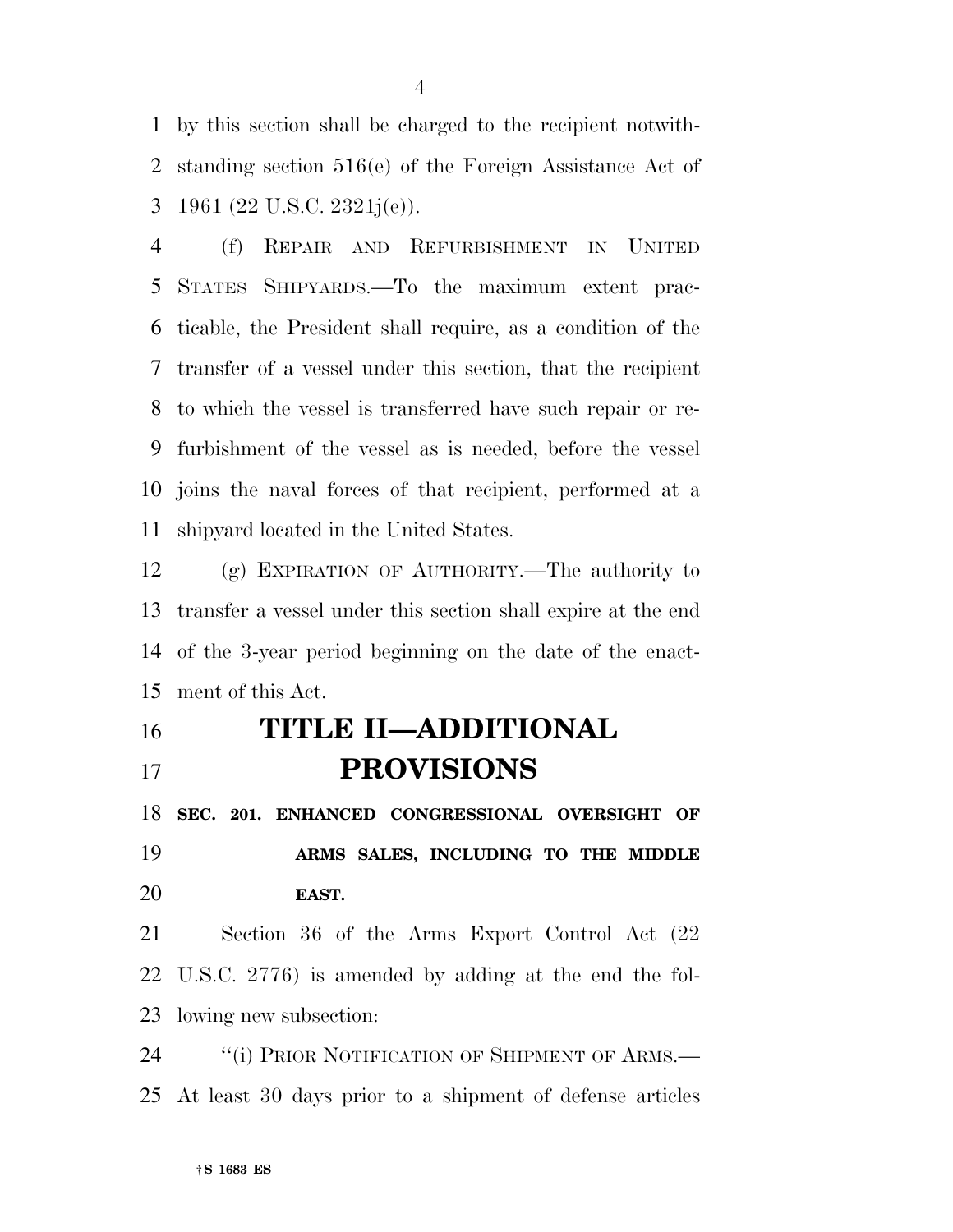subject to the requirements of subsection (b) at the joint request of the Chairman and Ranking Member of the Committee on Foreign Relations of the Senate or the Committee on Foreign Affairs of the House of Representa- tives, the President shall provide notification of such pend- ing shipment, in unclassified form, with a classified annex as necessary, to the Committee on Foreign Relations of the Senate and the Committee on Foreign Affairs of the House of Representatives.''.

#### **SEC. 202. INCREASE IN ANNUAL LIMITATION ON TRANSFER OF EXCESS DEFENSE ARTICLES.**

 Section 516(g)(1) of the Foreign Assistance Act of 13 1961 (22 U.S.C. 2321 $j(g)(1)$ ) is amended by striking ''\$425,000,000'' and inserting ''\$500,000,000''.

 **SEC. 203. INTEGRATED AIR AND MISSILE DEFENSE PRO- GRAMS AT TRAINING LOCATIONS IN SOUTH-WEST ASIA.** 

 Section 544(c) of the Foreign Assistance Act of 1961 (22 U.S.C. 2347c(c)) is amended by adding at the end the following new paragraph:

21 "(4) The President shall report to the appropriate congressional committees (as defined in section 656(e)) annually on the activities undertaken in the programs au-thorized under this subsection.''.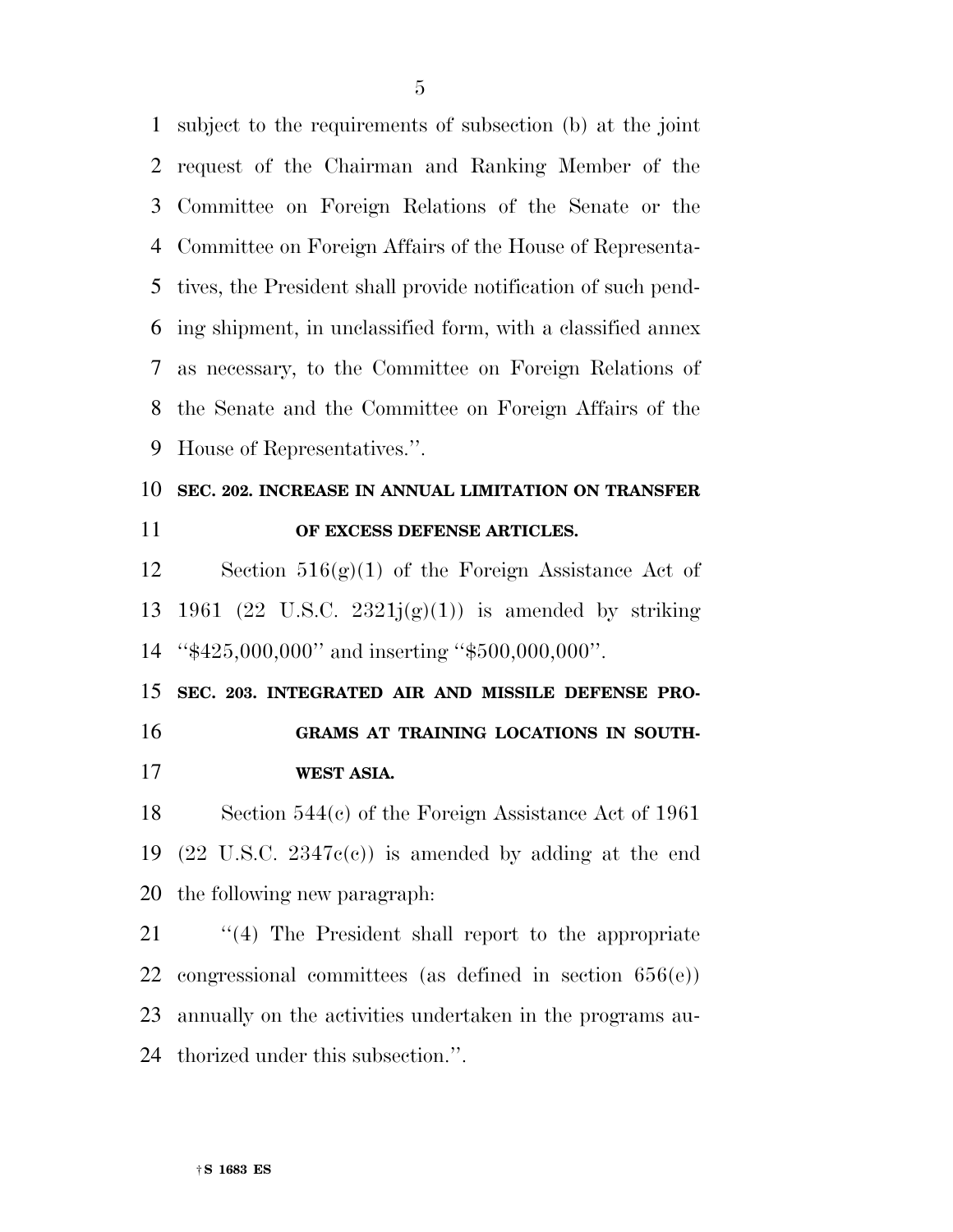U.S.C. 2778) is amended by adding at the end the fol-lowing new subsection:

 ''(k) LICENSING OF CERTAIN COMMERCE-CON-TROLLED ITEMS.—

8 "(1) In GENERAL.—A license or other approval from the Department of State granted in accordance with this section may also authorize the export of items subject to the Export Administration Regula- tions if such items are to be used in or with defense articles controlled on the United States Munitions List.

 ''(2) OTHER REQUIREMENTS.—The following requirements shall apply with respect to a license or other approval to authorize the export of items sub- ject to the Export Administration Regulations under paragraph (1):

20 "(A) Separate approval from the Depart- ment of Commerce shall not be required for such items if such items are approved for ex- port under a Department of State license or other approval.

25 "'(B) Such items subject to the Export Ad-ministration Regulations that are exported pur-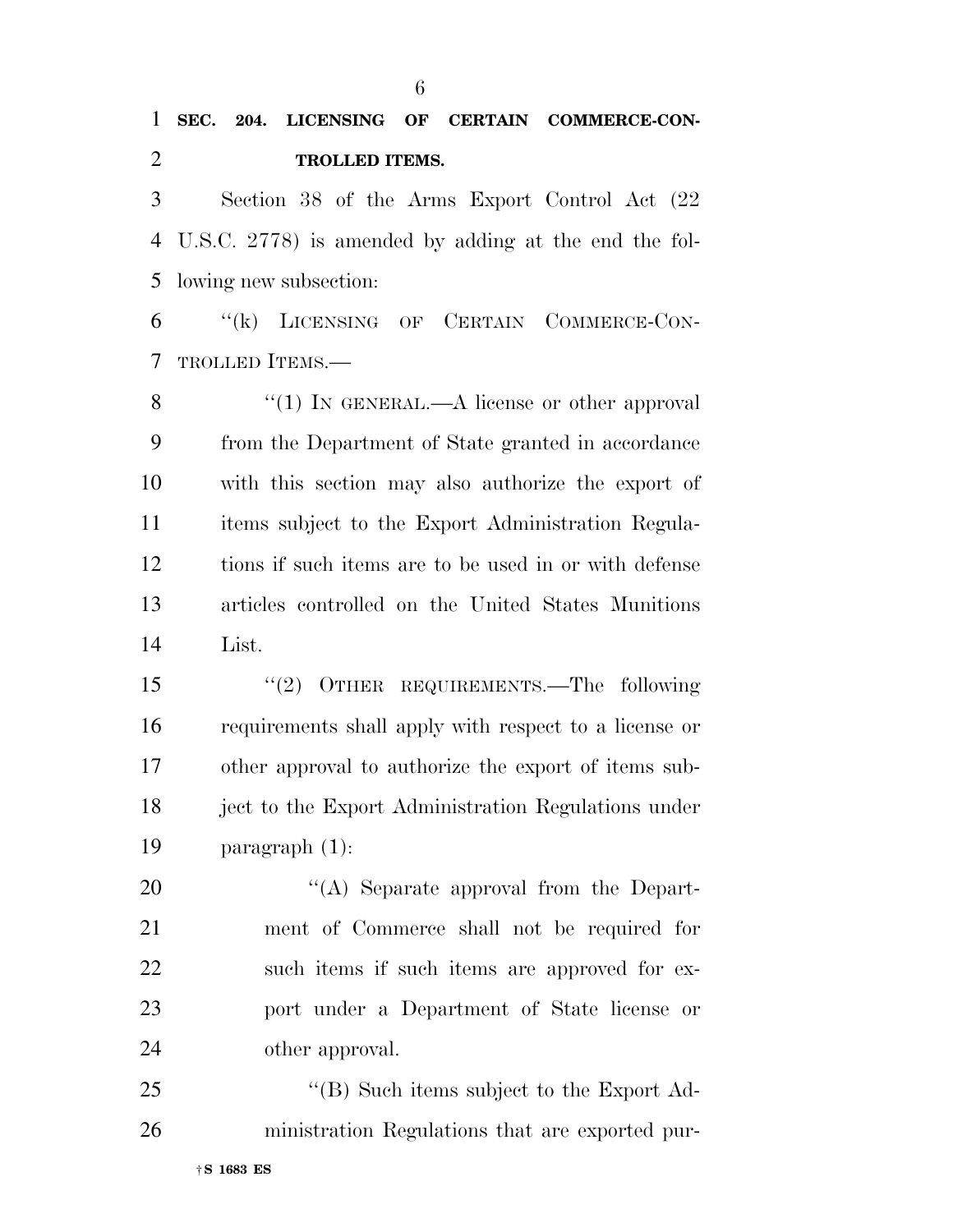| $\mathbf{1}$   | suant to a Department of State license or other           |
|----------------|-----------------------------------------------------------|
| $\overline{2}$ | approval would remain under the jurisdiction of           |
| 3              | the Department of Commerce with respect to                |
| $\overline{4}$ | any subsequent transactions.                              |
| 5              | "(C) The inclusion of the term 'subject to                |
| 6              | the EAR' or any similar term on a Department              |
| 7              | of State license or approval shall not affect the         |
| 8              | jurisdiction with respect to such items.                  |
| 9              | "(3) DEFINITION.—In this subsection, the term             |
| 10             | 'Export Administration Regulations' means—                |
| 11             | "(A) the Export Administration Regula-                    |
| 12             | tions as maintained and amended under the au-             |
| 13             | thority of the International Emergency Eco-               |
| 14             | nomic Powers Act (50 U.S.C. 1701 et seq.); or             |
| 15             | $\lq$ (B) any successor regulations.".                    |
| 16             | SEC. 205. AMENDMENTS RELATING TO REMOVAL OF MAJOR         |
| 17             | DEFENSE EQUIPMENT FROM UNITED STATES                      |
| 18             | MUNITIONS LIST.                                           |
| 19             | (a) REQUIREMENTS FOR REMOVAL OF MAJOR DE-                 |
| 20             | FENSE EQUIPMENT FROM UNITED STATES MUNITIONS              |
| 21             | LIST.—Section 38(f) of the Arms Export Control Act (22    |
| 22             | U.S.C. $2778(f)$ is amended by adding at the end the fol- |
| 23             | lowing:                                                   |
| 24             | $``(5)(A)$ Except as provided in subparagraph             |
|                |                                                           |

(B), the President shall take such actions as may be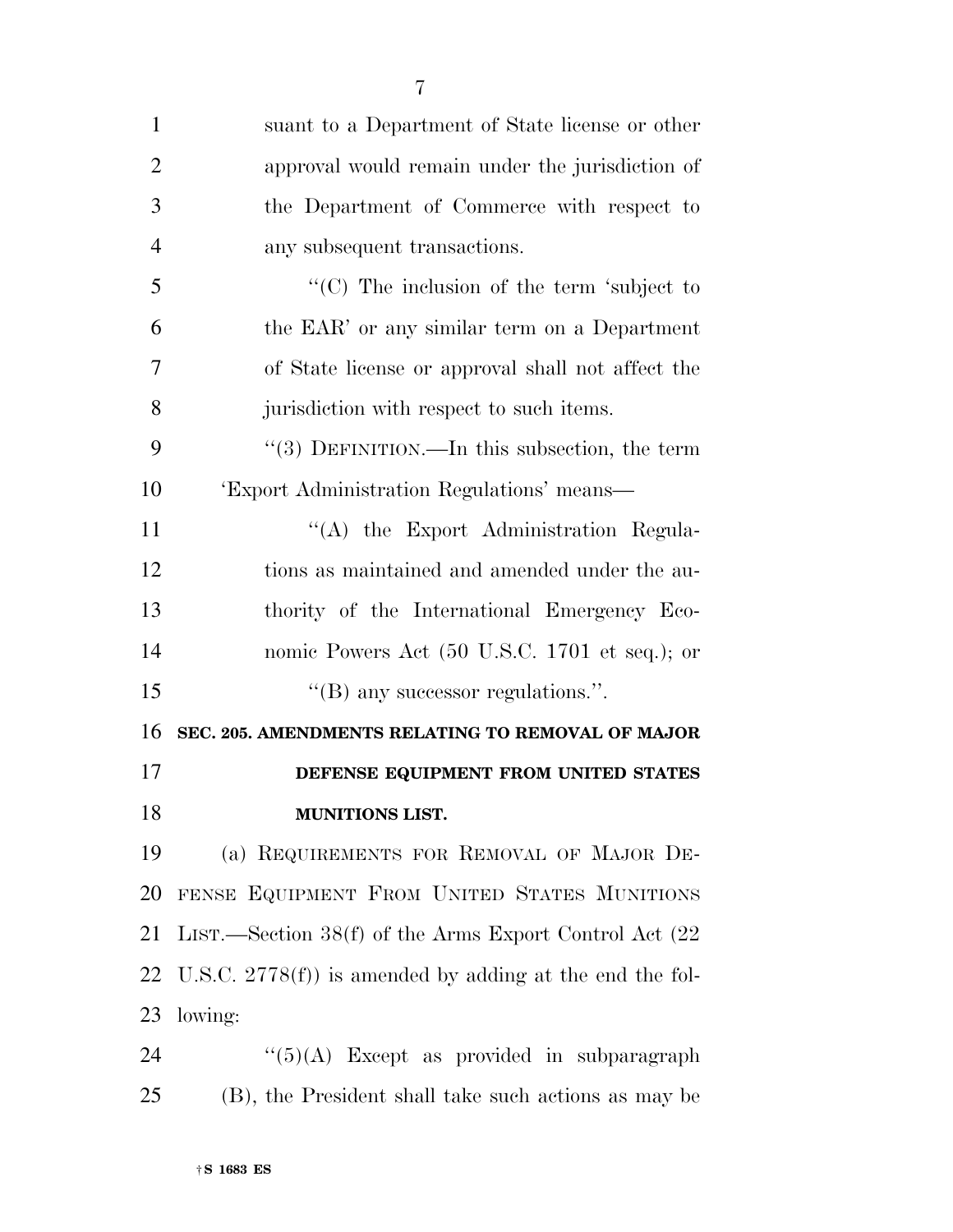| $\mathbf{1}$   | necessary to require that, at the time of export or |
|----------------|-----------------------------------------------------|
| $\overline{2}$ | reexport of any major defense equipment listed on   |
| 3              | the 600 series of the Commerce Control List con-    |
| $\overline{4}$ | tained in Supplement No. 1 to part 774 of subtitle  |
| 5              | B of title 15, Code of Federal Regulations, the     |
| 6              | major defense equipment will not be subsequently    |
| 7              | modified so as to transform such major defense      |
| 8              | equipment into a defense article.                   |
| 9              | "(B) The President may authorize the trans-         |
| 10             | formation of any major defense equipment described  |
| 11             | in subparagraph (A) into a defense article if the   |
| 12             | President—                                          |
| 13             | "(i) determines that such transformation is         |
| 14             | appropriate and in the national interests of the    |
| 15             | United States; and                                  |
| 16             | "(ii) provides notice of such transformation        |
| 17             | to the chairman of the Committee on Foreign         |
| 18             | Affairs of the House of Representatives and the     |
| 19             | chairman of the Committee on Foreign Rela-          |
| 20             | tions of the Senate consistent with the notifica-   |
| 21             | tion requirements of section $36(b)(5)(A)$ of this  |
| 22             | Act.                                                |
| 23             | "(C) In this paragraph, the term 'defense arti-     |
| 24             | cle' means an item designated by the President pur- |
| 25             | suant to subsection $(a)(1)$ .".                    |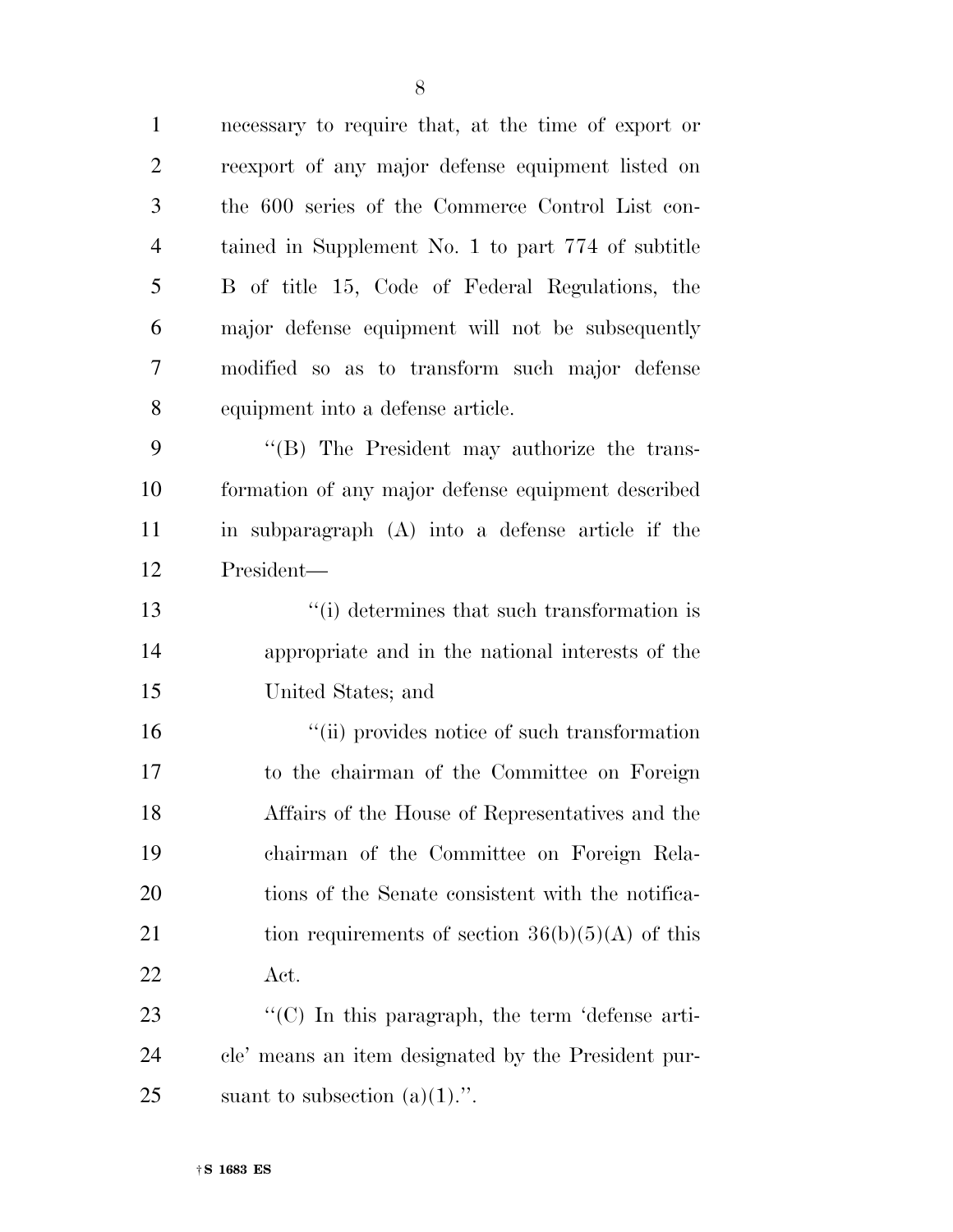(b) NOTIFICATION AND REPORTING REQUIREMENTS FOR MAJOR DEFENSE EQUIPMENT REMOVED FROM UNITED STATES MUNITIONS LIST.—Section 38(f) of the Arms Export Control Act (22 U.S.C. 2778(f)), as amend- ed by this section, is further amended by adding at the end the following:

 ''(6) The President shall ensure that any major defense equipment that is listed on the 600 series of the Commerce Control List contained in Supplement No. 1 to part 774 of subtitle B of title 15, Code of Federal Regulations, shall continue to be subject to the notification and reporting requirements of the following provisions of law:  $((A)$  Section 516(f) of the Foreign Assist-15 ance Act of 1961 (22 U.S.C. 2321j(f)). ''(B) Section 655 of the Foreign Assist-17 ance Act of 1961 (22 U.S.C. 2415).  $\text{``(C)}$  Section 3(d)(3)(A) of this Act. 19 ''(D) Section 25 of this Act.  $"({\rm E})$  Section 36(b), (c), and (d) of this

Act.''.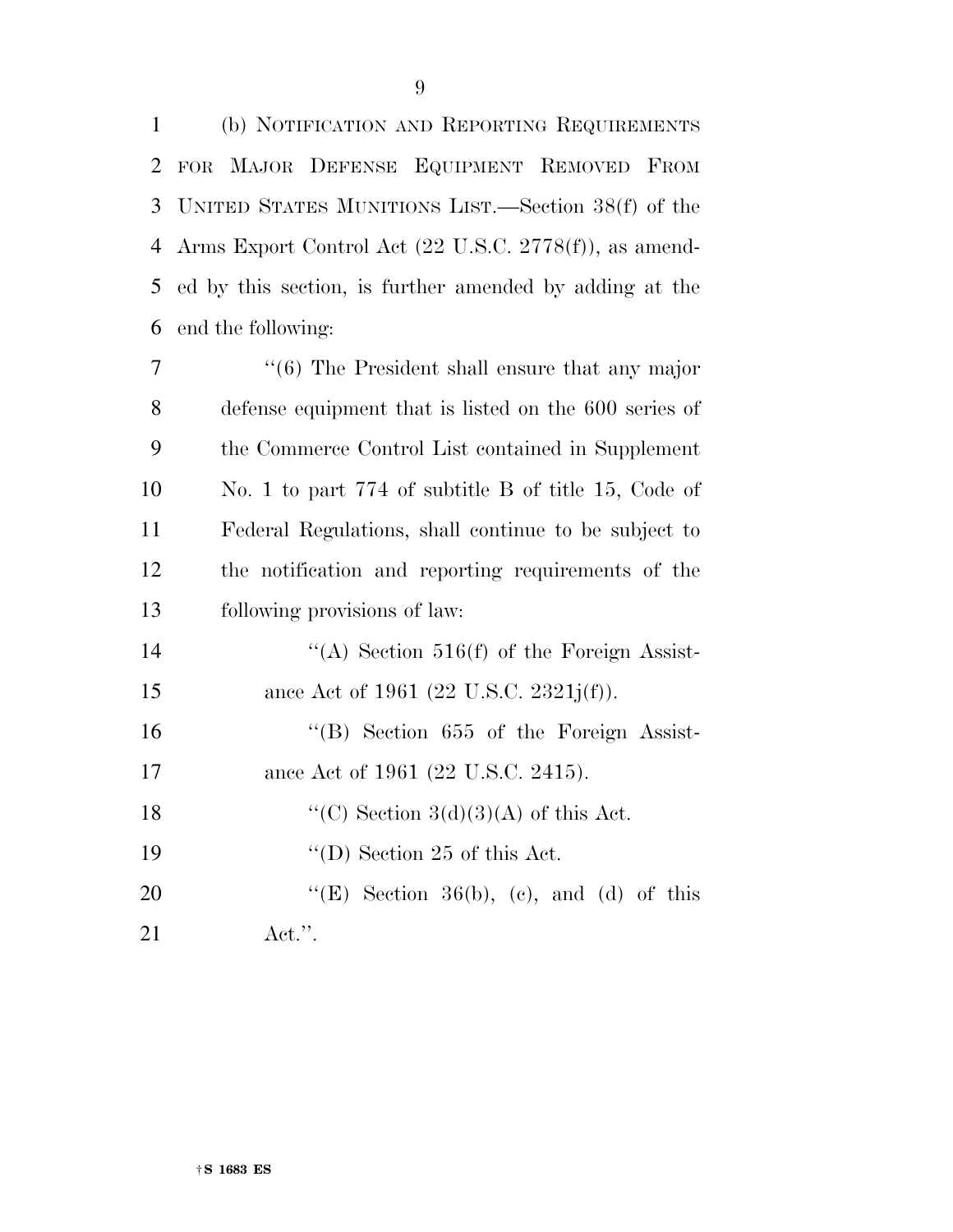| $\mathbf{1}$   | SEC. 206. AMENDMENT TO DEFINITION OF "SECURITY AS-  |
|----------------|-----------------------------------------------------|
| $\overline{2}$ | SISTANCE" UNDER THE FOREIGN ASSIST-                 |
| 3              | ANCE ACT OF 1961.                                   |
| $\overline{4}$ | Section $502B(d)$ of the Foreign Assistance Act of  |
| 5              | 1961 (22 U.S.C. 2304(d)) is amended—                |
| 6              | $(1)$ in paragraph $(1)$ , by striking "and" at the |
| 7              | end; and                                            |
| 8              | (2) by amending paragraph $(2)(C)$ to read as       |
| 9              | follows:                                            |
| 10             | $\lq\lq$ (C) any license in effect with respect to  |
| 11             | the export to or for the armed forces, police, in-  |
| 12             | telligence, or other internal security forces of a  |
| 13             | foreign country of—                                 |
| 14             | "(i) defense articles or defense serv-              |
| 15             | ices under section 38 of the Armed Export           |
| 16             | Control Act (22 U.S.C. 2778); or                    |
| 17             | $\degree$ (ii) items listed under the 600 series    |
| 18             | of the Commerce Control List contained in           |
| 19             | Supplement No. 1 to part $774$ of subtitle          |
| 20             | B of title 15, Code of Federal Regula-              |
| 21             | tions;".                                            |
| 22             | SEC. 207. AMENDMENTS TO DEFINITIONS OF "DEFENSE AR- |
| 23             | TICLE" AND "DEFENSE SERVICE" UNDER THE              |
| 24             | ARMS EXPORT CONTROL ACT.                            |
| 25             | Section 47 of the Arms Export Control Act (22)      |
|                | 26 U.S.C. 2794) is amended—                         |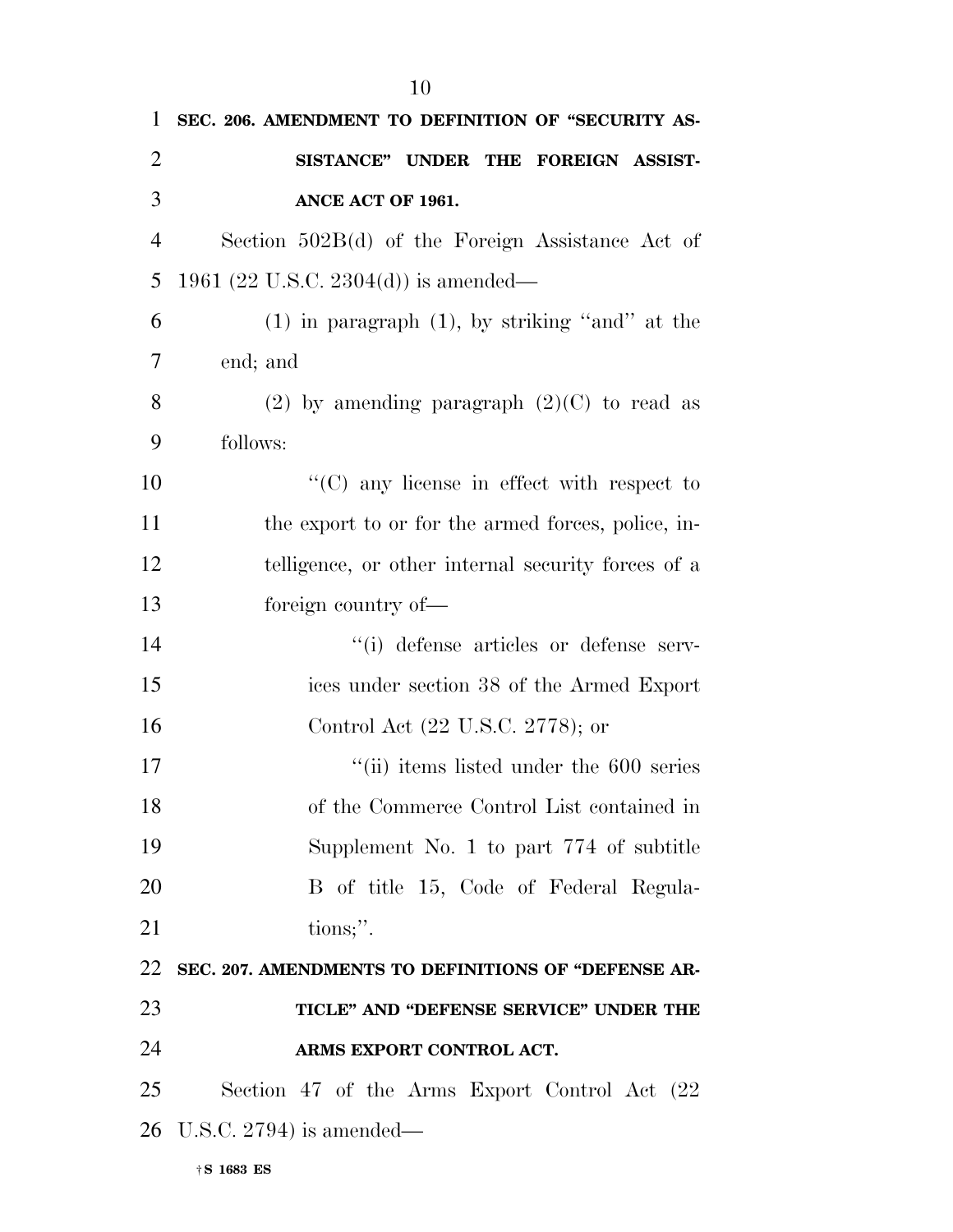(1) in the matter preceding subparagraph (A) of paragraph (3), by striking ''includes'' and insert- ing ''means, with respect to a sale or transfer by the United States under the authority of this Act or any other foreign assistance or sales program of the United States''; and

 (2) in paragraph (4), by striking ''includes'' and inserting ''means, with respect to a sale or transfer by the United States under the authority of this Act or any other foreign assistance or sales pro-gram of the United States,''.

**SEC. 208. TECHNICAL AMENDMENTS.** 

 (a) IN GENERAL.—The Arms Export Control Act (22 U.S.C. 2751 et seq.) is amended—

15 (1) in sections  $3(a)$ ,  $3(d)(1)$ ,  $3(d)(3)(A)$ ,  $3(e)$ , 16 5(c), 6, 21(g), 36(a), 36(b)(1), 36(b)(5)(C),  $17 \qquad 36(e)(1), \quad 36(f), \quad 38(f)(1), \quad 40(f)(1), \quad 40(g)(2)(B),$ 18 101(b), and  $102(a)(2)$ , by striking "the Speaker of the House of Representatives and'' each place it ap- pears and inserting ''the Speaker of the House of Representatives, the Committee on Foreign Affairs of the House of Representatives, and'';

23 (2) in section  $21(i)(1)$  by inserting after "the Speaker of the House of Representatives'' the fol-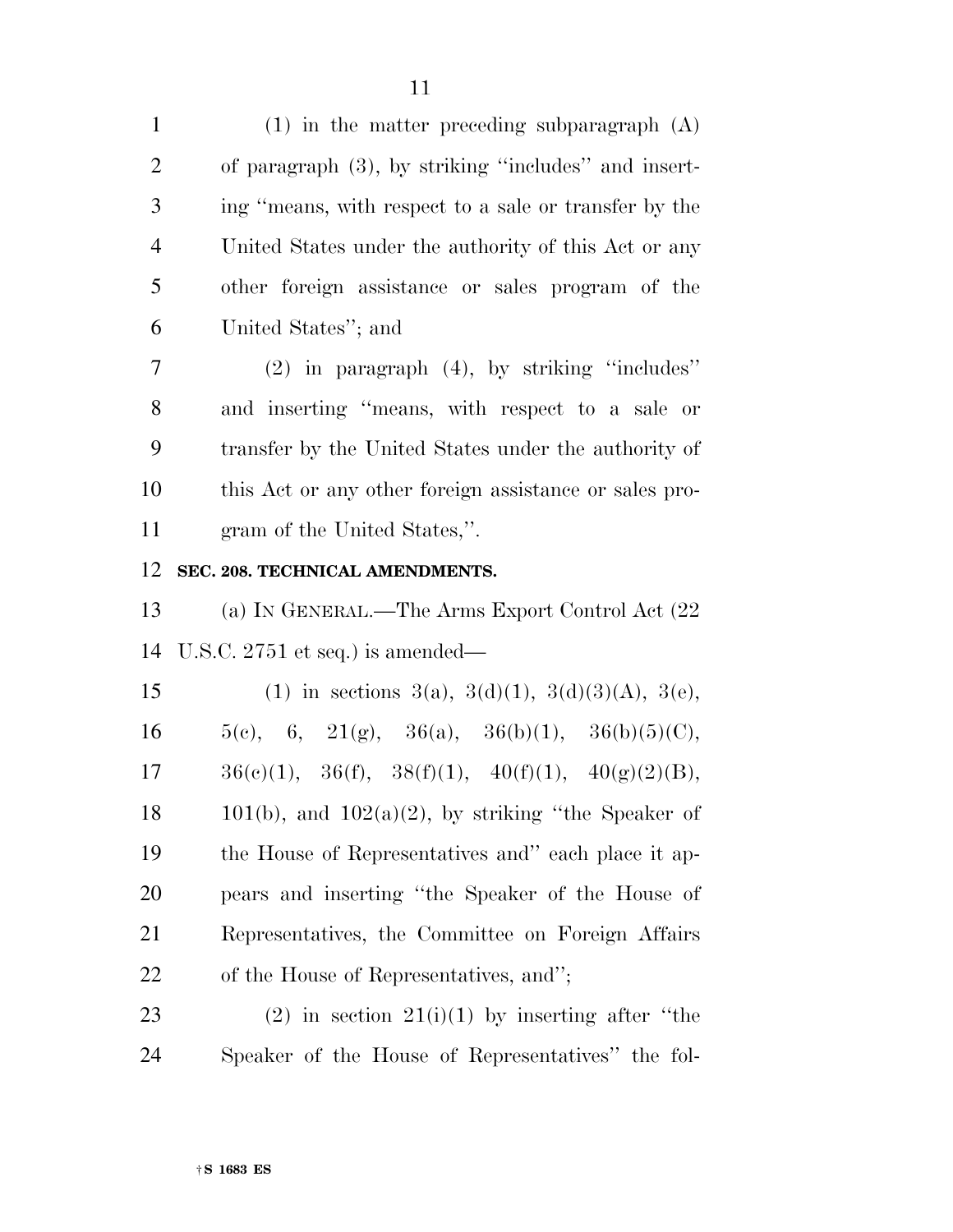| $\mathbf{1}$   | lowing ", the Committees on Foreign Affairs and       |
|----------------|-------------------------------------------------------|
| $\overline{2}$ | Armed Services of the House of Representatives,";     |
| 3              | (3) in sections 25(e), $38(f)(2)$ , $38(j)(3)$ , and  |
| $\overline{4}$ | $38(j)(4)(B)$ , by striking "International Relations" |
| 5              | each place it appears and inserting "Foreign Af-      |
| 6              | fairs";                                               |
| 7              | (4) in sections $27(f)$ and $62(a)$ , by inserting    |
| 8              | after "the Speaker of the House of Representa-        |
| 9              | tives," each place it appears the following: "the     |
| 10             | Committee on Foreign Affairs of the House of Rep-     |
| 11             | resentatives,"; and                                   |
| 12             | $(5)$ in section 73(e)(2), by striking "the Com-      |
| 13             | mittee on National Security and the Committee on      |
| 14             | International Relations of the House of Representa-   |
| 15             | tives" and inserting "the Committee on Armed Serv-    |
| 16             | ices and the Committee on Foreign Affairs of the      |
| 17             | House of Representatives".                            |
| 18             | (b) OTHER TECHNICAL AMENDMENTS.-                      |
| 19             | (1) ARMS EXPORT CONTROL ACT.—The Arms                 |
| 20             | Export Control Act (22 U.S.C. 2751 et seq.), as       |
| 21             | amended by subsection (a), is further amended—        |
| 22             | $(A)$ in section 38—                                  |
| 23             | (i) in subsection (b)(1), by redesig-                 |
| 24             | nating the second subparagraph (B) (as                |
| 25             | added by section $1255(b)$ of the Foreign             |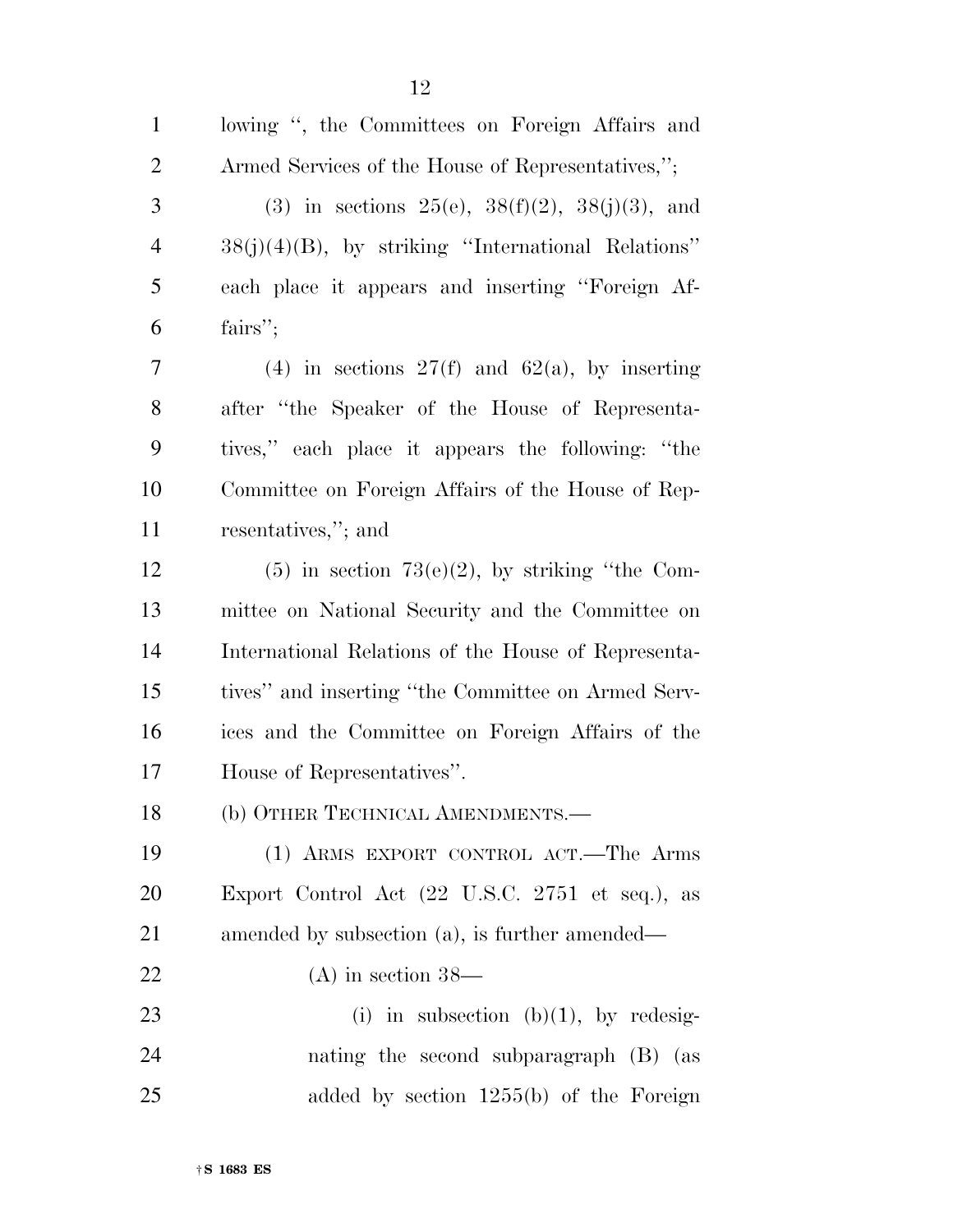| $\mathbf{1}$   | Relations Authorization Act, Fiscal Years       |
|----------------|-------------------------------------------------|
| $\overline{2}$ | 1988 and 1989 (Public Law 100–204; 101          |
| 3              | Stat. $1431$ ) as subparagraph (C);             |
| $\overline{4}$ | (ii) in subsection (g)(1)(A)—                   |
| 5              | (I) in clause (xi), by striking ";              |
| 6              | or" and inserting ", or"; and                   |
| 7              | $(II)$ in clause $(xii)$ —                      |
| 8              | (aa) by striking "section"                      |
| 9              | and inserting "sections"; and                   |
| 10             | (bb) by striking $"({\rm 18 \; U.S.C.})"$       |
| 11             | $(175b)$ " and inserting " $(18)$               |
| 12             | U.S.C. $175c$ <sup>"</sup> ; and                |
| 13             | (iii) in subsection (j)(2), in the matter       |
| 14             | preceding subparagraph $(A)$ , by inserting     |
| 15             | "in" after "to"; and                            |
| 16             | $(B)$ in section 47(2), in the matter pre-      |
| 17             | ceding subparagraph (A), by striking "sec.      |
| 18             | $21(a),''$ and inserting "section $21(a)$ ,".   |
| 19             | (2) FOREIGN ASSISTANCE ACT OF 1961.-Sec-        |
| 20             | tion 502B of the Foreign Assistance Act of 1961 |
| 21             | $(22 \text{ U.S.C. } 2304)$ is amended—         |
| 22             | $(A)$ in subsection $(b)$ , by striking "Wher-  |
| 23             | ever applicable, a description" and inserting   |
| 24             | "Wherever applicable, such report shall include |
| 25             | a description"; and                             |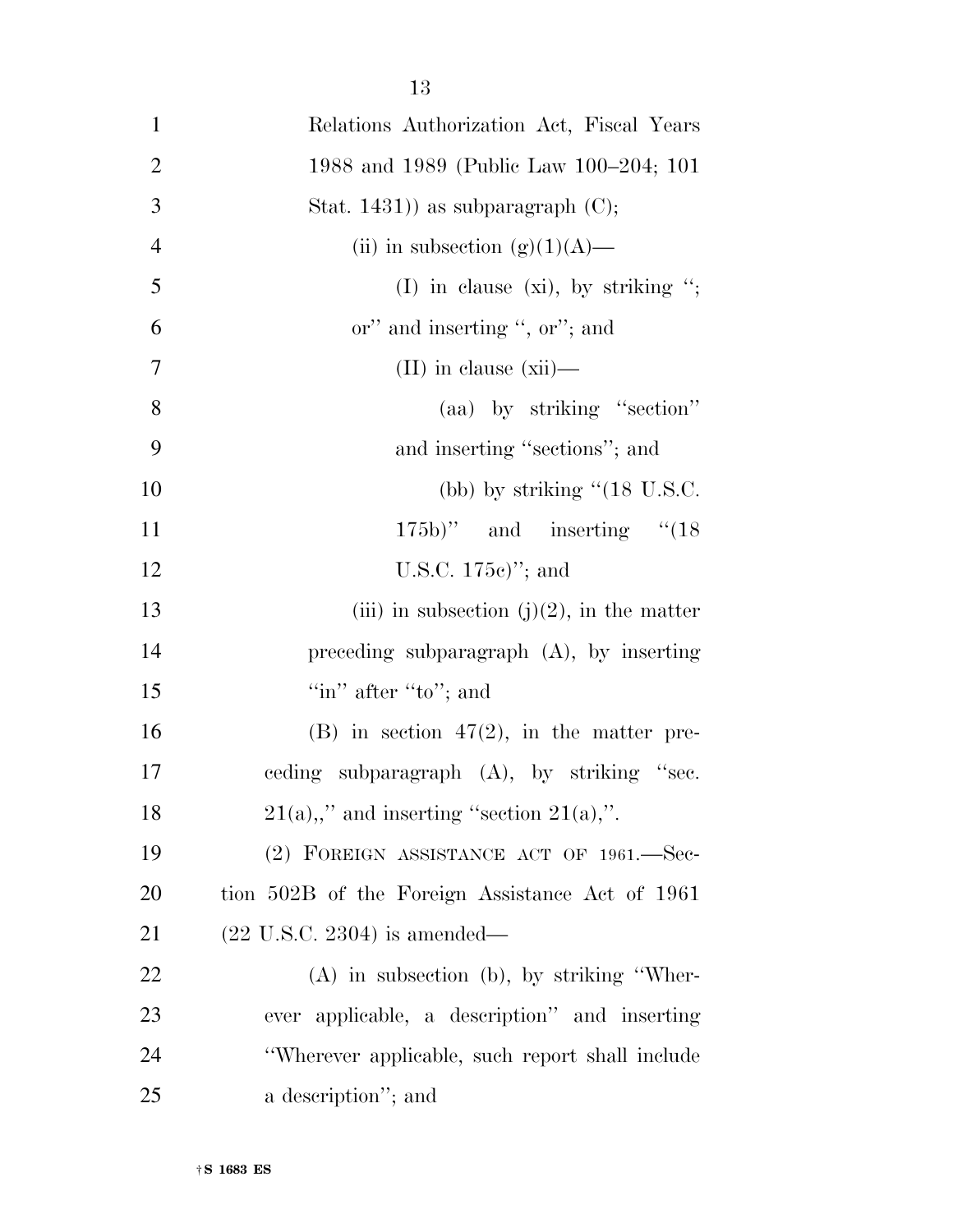| $\mathbf{1}$   | (B) in subsection (d)(2)(B), by striking                   |
|----------------|------------------------------------------------------------|
| $\overline{2}$ | "credits" and inserting "credits)".                        |
| 3              | SEC. 209. APPLICATION OF CERTAIN PROVISIONS OF EX-         |
| $\overline{4}$ | PORT ADMINISTRATION ACT OF 1979.                           |
| 5              | (a) PROTECTION OF INFORMATION.—Section $12(c)$             |
| 6              | of the Export Administration Act of 1979 (50 U.S.C. App.   |
| 7              | $2411(c)$ has been in effect from August 20, 2001, and     |
| 8              | continues in effect on and after the date of the enactment |
| 9              | of this Act, pursuant to the International Emergency Eco-  |
| 10             | nomic Powers Act (50 U.S.C. 1701 et seq.) and notwith-     |
| 11             | standing section 20 of the Export Administration Act of    |
| 12             | 1979 (50 U.S.C. App. 2419). Section $12(c)(1)$ of the Ex-  |
| 13             | port Administration Act of 1979 is a statute covered by    |
| 14             | section $552(b)(3)$ of title 5, United States Code.        |
| 15             | (b) TERMINATION DATE.—Subsection (a) terminates            |
| 16             | at the end of the 4-year period beginning on the date of   |

the enactment of this Act.

Passed the Senate December 4, 2014. Attest:

*Secretary.*